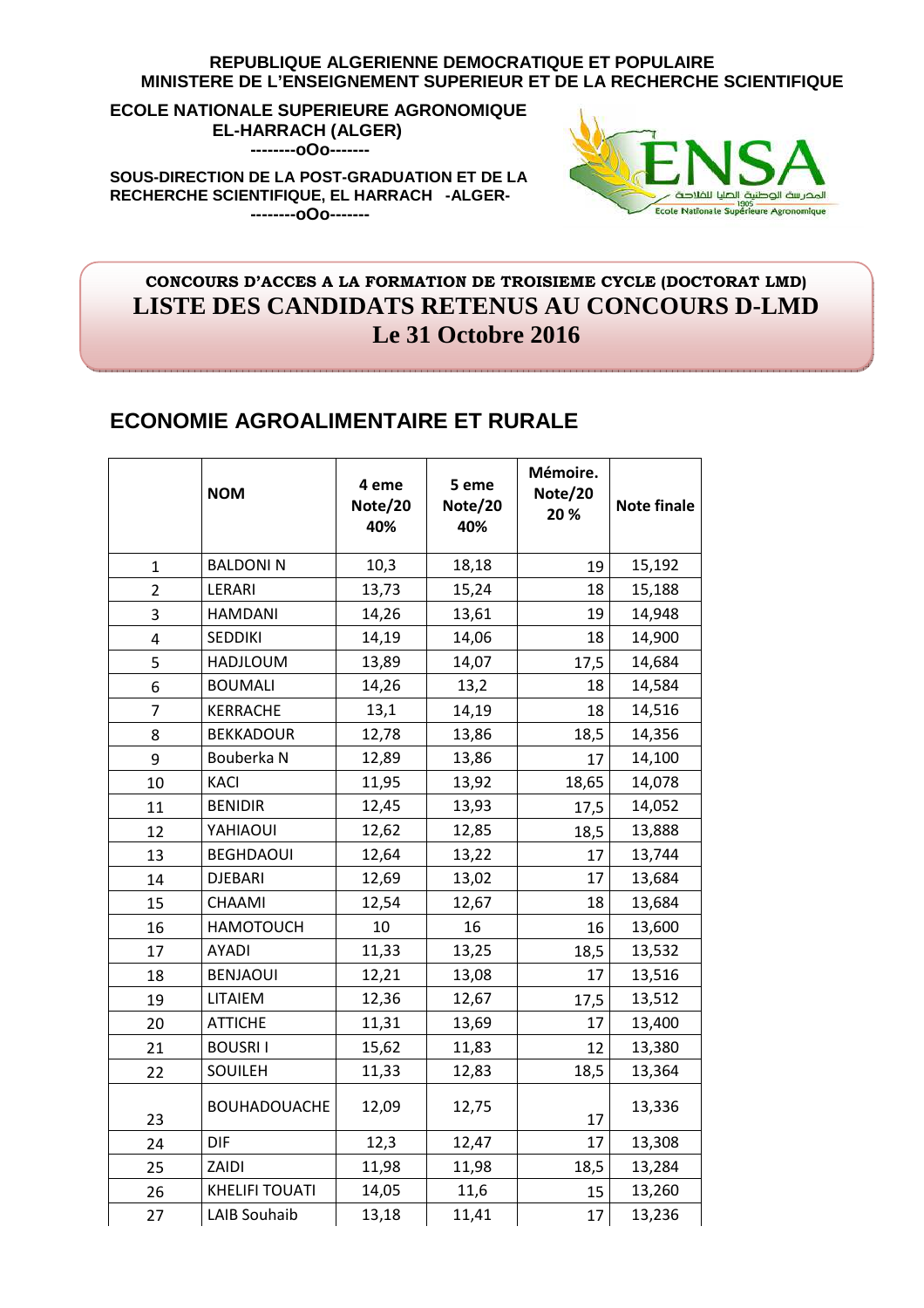| 28 | <b>DJERMOUNI A</b>        | 10,75 | 14,6  | 15   | 13,140 |
|----|---------------------------|-------|-------|------|--------|
| 29 | ZIADA                     | 12,02 | 11,84 | 17,5 | 13,044 |
| 30 | <b>MEZAOUR</b>            | 11,03 | 13,54 | 16   | 13,028 |
| 31 | <b>RAHMA</b>              | 12,57 | 11,64 | 16,5 | 12,984 |
| 32 | CHOUIHAT                  | 12,14 | 11,77 | 17   | 12,964 |
| 33 | BELKESSAM                 | 11,19 | 12,71 | 17   | 12,960 |
| 34 | <b>MEKIDECH</b>           | 12,07 | 12,29 | 16   | 12,944 |
| 35 | <b>BECHIHI</b>            | 11,51 | 12,33 | 17   | 12,936 |
| 36 | <b>RAFFAI</b>             | 12,56 | 11,98 | 15,5 | 12,916 |
| 37 | <b>DJALALI</b>            | 12,2  | 12    | 16   | 12,880 |
| 38 | <b>IDER</b>               | 11,58 | 11,97 | 17   | 12,820 |
| 39 | LARBI                     | 10,73 | 12,81 | 17   | 12,816 |
| 40 | <b>KESSIRA</b>            | 11,36 | 12,32 | 16   | 12,672 |
| 41 | HADOU EL HADJ             | 12,02 | 10,27 | 18,5 | 12,616 |
| 42 | <b>MAGOURA</b>            | 11,4  | 12,03 | 16   | 12,572 |
| 43 | <b>BOUABDELLI</b>         | 11,8  | 11,26 | 16,5 | 12,524 |
| 44 | <b>YELLAS</b><br>CHAOUCHE | 11,27 | 12,04 | 16   | 12,524 |
| 45 | <b>DJEKBOUB</b>           | 11,33 | 11,47 | 17   | 12,520 |
| 46 | <b>MADRI</b>              | 11,06 | 12,23 | 16   | 12,516 |
| 47 | <b>BERROUBA TANI</b>      | 11,09 | 11,42 | 17,5 | 12,504 |
| 48 | <b>HACHEMI</b>            | 11,83 | 11,42 | 16   | 12,500 |
| 49 | <b>ABDOUNE</b>            | 11,35 | 12,11 | 15,5 | 12,484 |
| 50 | <b>BEKKOUCHE S</b>        | 10,76 | 11,93 | 17   | 12,476 |
| 51 | <b>BOUSSEM</b>            | 11,68 | 11,51 | 16   | 12,476 |
| 52 | <b>ZIDOUR</b>             | 11,06 | 10,85 | 18,5 | 12,464 |
| 53 | <b>BENKALI</b>            | 11,03 | 12,06 | 16   | 12,436 |
| 54 | <b>BOUSSEDIRA</b>         | 11,25 | 11,25 | 17   | 12,400 |
| 55 | <b>BOUHENDJEUR</b>        | 11,42 | 11,13 | 16,5 | 12,320 |
| 56 | <b>HABIB</b>              | 10,89 | 10,81 | 18   | 12,280 |
| 57 | AIT Rachid                | 10,93 | 11,2  | 17   | 12,252 |
| 58 | <b>TOUHAMI</b>            | 11,1  | 11,21 | 16,5 | 12,224 |
| 59 | <b>BRIHEM</b>             | 11,35 | 11,2  | 16   | 12,220 |
| 60 | HADDAD                    | 11,35 | 11,19 | 16   | 12,216 |
| 61 | <b>ATTAF</b>              | 11,4  | 10,56 | 17   | 12,184 |
| 62 | SADOU                     | 11,9  | 10,53 | 16   | 12,172 |
| 63 | <b>SILKHIDER</b>          | 11,2  | 10,5  | 17   | 12,080 |
| 64 | KEBBAB                    | 11,19 | 10,98 | 16   | 12,068 |
| 65 | MERIZDJI                  | 10,34 | 10,83 | 18   | 12,068 |
| 66 | HADDAD                    | 10,68 | 10,87 | 17   | 12,020 |
| 67 | <b>BENLAIFAOUI</b>        | 10,64 | 11,38 | 16   | 12,008 |